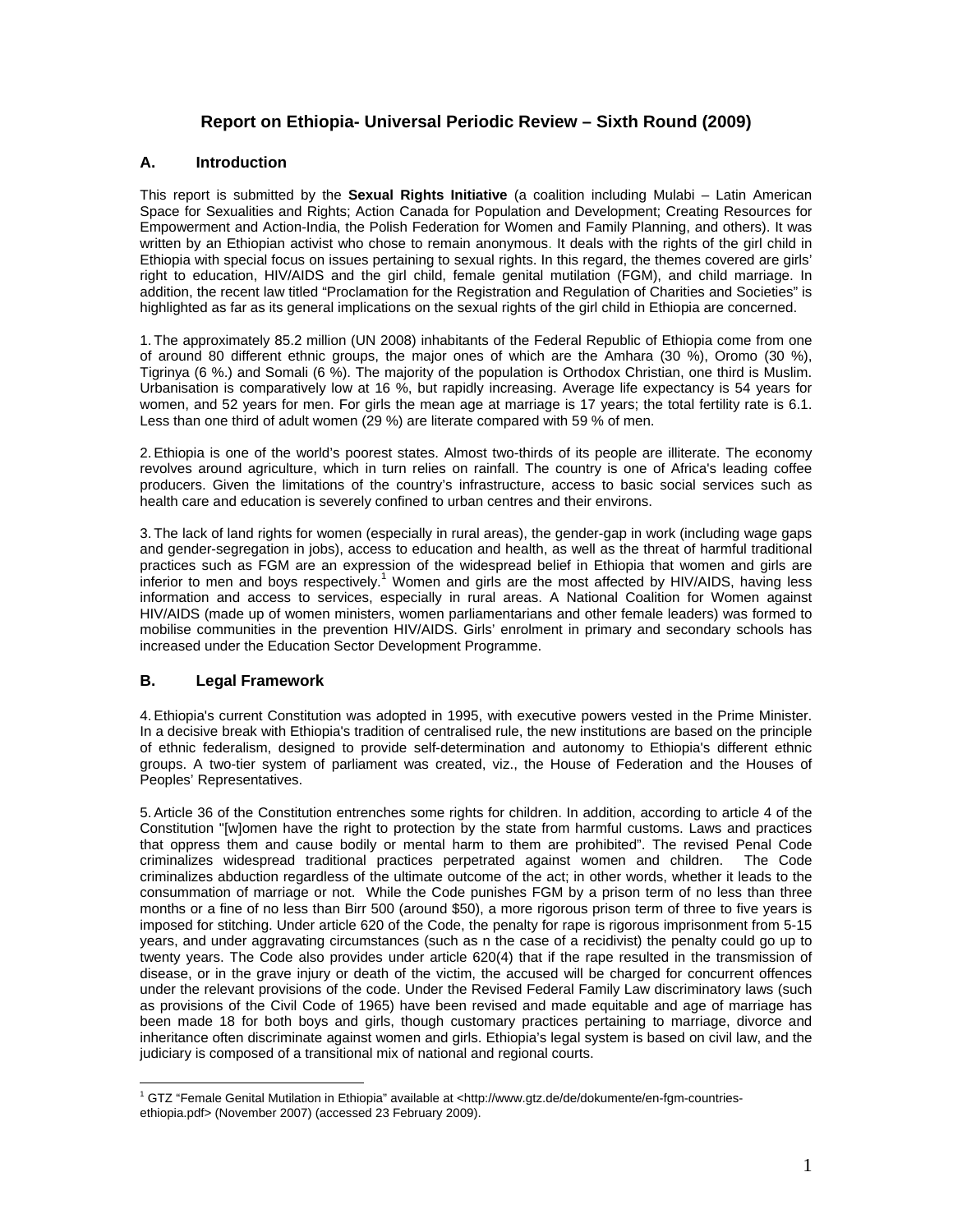6. Ethiopia is a state party to a number of international and regional human rights instruments including the Convention on the Elimination of Discrimination against Women (CEDAW); International Covenant on Civil and Political Rights (ICCPR); International Covenant on Economic, Social and Cultural Rights (ICESCR); Convention on the Rights of the Child (CRC); African Charter on Human and Peoples' Rights; the Protocol on the Rights of Women in Africa and the African Charter on the Rights and Welfare of the Child (ACRWC).

7. If reporting is of any guidance about a state's implementation of children's rights on the ground, Ethiopia is one of the 15 countries in the world and the only one from Africa that has reported to the CRC Committee three times. However, as this report will show below, the reality suggests a lot of room for improvement.

# **C. Various issues pertaining to the girl child's sexual rights in Ethiopia**

### *1. Girls' right to education*

8. Education helps men and women claim their rights and realise their potential in economic, political and social arenas. Basic education provides girls a better understanding of basic health, nutrition and family planning giving them the choices and the power to decide over their own lives and bodies. Girl's education leads directly to better reproductive health, improved family health, economic growth, for the family and for society and lower rates of child mortality and malnutrition. Despite these benefits, girls are less likely to access school, to remain in school or to achieve in education.

9. Unfortunately, in Ethiopia, owing to several socio-cultural factors the proportion of girls enrolled in primary schools is still lower than that of boys. The Government's Five-Year Plan for the period 2000-01 to 2004-5 included specific strategies to reduce the gender gap in gross enrolment rates to 15.8 % by 2004-05 from its current level of 20 %. The target set for the share of girls in primary school enrolment was 43.3 %. There is no clearly verifiable evidence to suggest that this target was met.

10. However, several strategies have been initiated by the Ministry of Education to promote the education of girls, to increase enrolment at lower levels, and to decrease the drop-out rate among girls. Affirmative action has been taken to increase enrolment of female students in the educational institutions at different levels. The introduction of the Girls' Scholarship Programme is a major step forward in the advancement of Ethiopian women. Though this is a recent initiative taken by the Women's Affairs Department in the Ministry of Education in collaboration with the Forum for African Women's Education, it has already demonstrated its effectiveness to promote girls' education and to encourage girls to remain in school. UNICEF's "25 by 2005" initiative to intensify efforts in 25 countries (including Ethiopia) to maximize the number of girls in school by 2005 has been mainly successful.

11. In Ethiopia, a genuinely (as opposed to nominally) free (which does include uniforms, stationery, and so forth) and compulsory primary education law and policy that can go a long way in ensuring girls' access to primary education is lacking. The 1995 Constitution stipulates that "every Ethiopian national has the right to equal access to publicly funded social services". As the former Special Rapporteur on the Right to Education highlighted in 2006, the "choice of *access* rather than *right* to education points to an underlying decision not to recognize education as a human right". $2^2$ 

12. While efforts made by the government in order to achieve the Millennium Development Goals (MDGs) 2 (primary education for all) and MDG 3 (gender parity) are laudable, there is a strong need for a nation wide re-entry policy to ensure that pregnant girls can go back to school and the decrease of drop-out rate. The lack of such a policy is a clear violation of article 11(6) of the ACRWC which entrenches that "States Parties to the present Charter shall have all appropriate measures to ensure that children who become pregnant before completing their education shall have an opportunity to continue with their education on the basis of their individual ability".

13. Gender based violence continues to be an obstacle to girls' access to primary education. There is concrete evidence to suggest that lack of gender parity in primary and secondary education is intimately linked to violence and abuse at schools. To mention one example, the continued prevalence of corporal punishment (along with other gender based violence) in schools in Ethiopia serves as a barrier as it makes school unsafe, and girls, particularly during adolescence, are less likely to attend school than adolescent boys.

 $\overline{a}$ <sup>2</sup> K Tomasevski "Global report 2006: The state of the right to education worldwide: Free or fee" (2006) 33.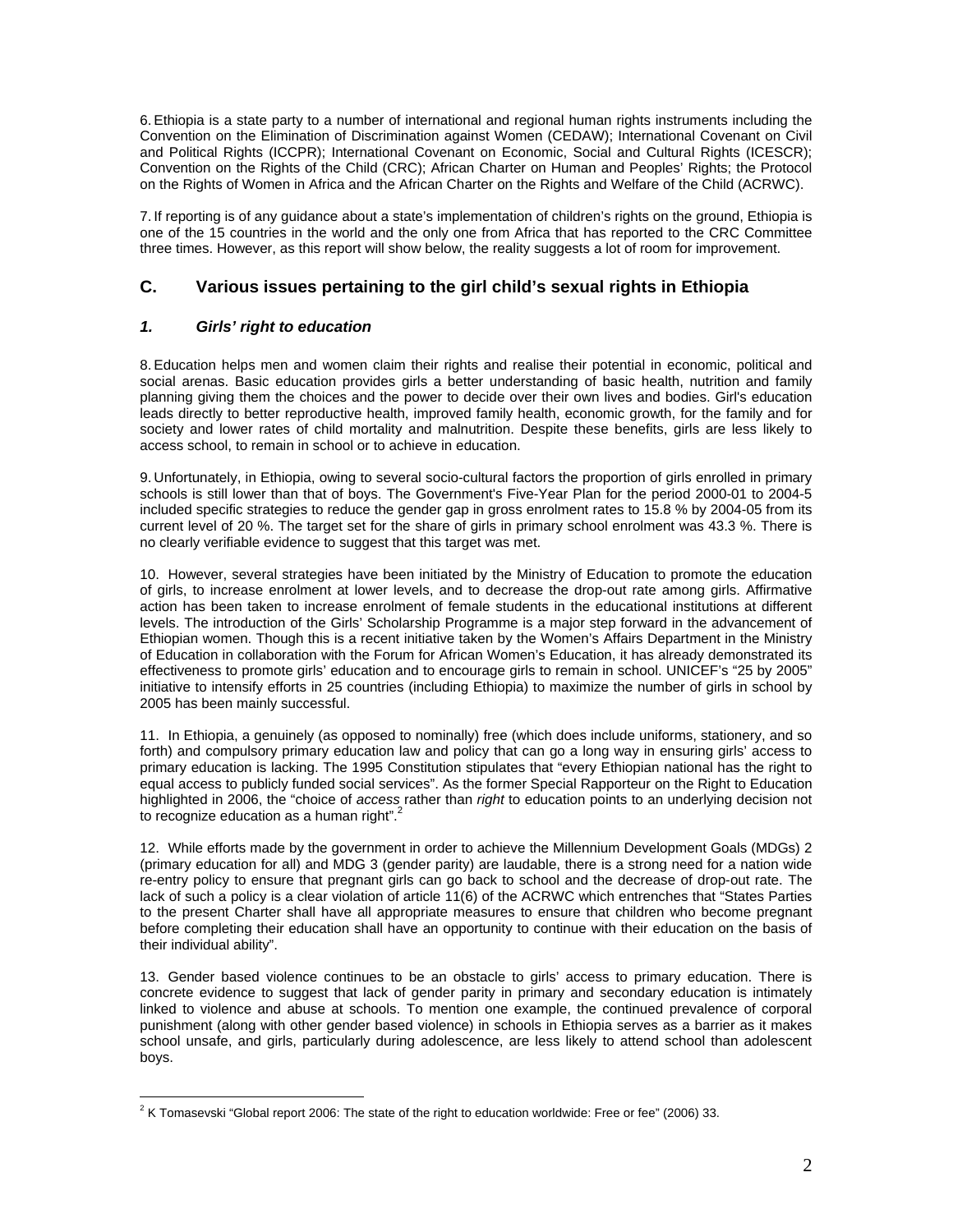14. There is recognition that, apart from building fences for schools, the need for a protection policy for children to be developed by the Ministry of Education could go a long way in ensuring access to primary education. The protection policy should be developed by taking into account the 4 general principles of the CRC and the ACRWC as well as article 19 relating to the protection of children from all forms of violence, and could draw guidance from the UN Secretary General's Study on Violence against Children.

#### *2. HIV/AIDS and the rights of the girl child*

15. According to a UNAIDS report in 2008, site expansion for the delivery of HIV counseling and testing, preventing mother to child transmission (PMTCT) and antiretroviral treatment services have dramatically increased over the last three years; the number of people living with HIV/AIDS (PLHIV) started on antiretroviral treatment has increased sharply from 8276 in June 2005 to 117 970 at the end of December 2007.<sup>3</sup> Despite this, coverage of essential prevention, treatment and care services remains limited. It is reported that among young people aged 15-24 years, only one out of three (33.3%) young males and one out of five (20.5%) young females have comprehensive knowledge about HIV/AIDS.<sup>4</sup> In addition, according to the 2005 DHS, 6% of young women and 37% of young men (age 15-24) engaged in higher risk sexual activity in the year 2007. The women face of the pandemic continues to take a toll on the girl child.

16. As highlighted by the CRC Committee in 2006, gender-based discrimination combined with taboos or negative or judgemental attitudes to sexual activity of girls, often limiting their access to preventive measures and other services continue to contribute to the spread of HIV/AIDS amongst girls. In the design of HIV/AIDS-related strategies, and in keeping with its obligations under the CRC and the ACRWC, it is important that the government of Ethiopia give careful consideration to prescribed gender norms within its societies with a view to eliminating gender-based discrimination as these norms impact on the vulnerability of girls to HIV/AIDS.

17. In addition, while the adoption of the 2007 National Adolescent and Youth Reproductive Health Strategy to enhance reproductive health and well-being among young people in Ethiopia ages 10-24 is laudable, it still represents only the first step in a larger process that will see the proposed strategies evolve into concrete programs, initiatives, and results. A lot needs to be done to provide adolescents with access to sexual and reproductive information, including on family planning and contraceptives, the dangers of early pregnancy, the prevention of HIV/AIDS and the prevention and treatment of sexually transmitted diseases (STDs).

## *3. Child marriage*

18. Some of the key issues surrounding early marriage include discrimination against the girl child, gender related violence, negative implications on the right to education, hampering the enjoyment of sexual and reproductive health (such as maternal mortality and morbidity), domestic violence and early widowhood.<sup>5</sup> Child marriages are prevalent in rural regions, and the *Amhara* region has the highest rates in Ethiopia. About 40 % of girls are married by 15 or younger. In 1995, Ethiopia set the minimum age limit for marrying at 18, but early marriages have not stopped.

19. The government is backing a series of new family-planning policies, including a ban on the practice of marrying girls while they are still children. While a clear prohibition of early marriage is provided for under national law, article 21 of the ACRWC, and the Protocol on the Rights of Women in Africa to which Ethiopia is a party to, knowledge of and respect for the law is limited among many rural communities. Central to fighting the practice is awareness raising and strict enforcement of the law.

20. Awareness raising campaigns need to be creative, participatory and comprehensive both in content and geographical coverage. In this regard, a good example worth emulating is the canvas painting event organized by the United Nations Population Fund (UNFPA) at *Meskel* Square on 7 and 8 March 2008 under the theme "Stop Early Marriage". The painting of a 100 meter canvas was undertaken on the two consecutive days by 30 of Ethiopia's prominent artists and the painting was launched on March 8, the

 $\overline{a}$ <sup>3</sup> UNAIDS "Ethiopia: Country situation" (July 2008) available at

<sup>&</sup>lt;http://data.unaids.org/pub/FactSheet/2008/sa08\_eth\_en.pdf> (accessed 10 March 2009).

<sup>4</sup> UNAIDS "Ethiopia: Country situation" (July 2008) available at

<sup>&</sup>lt;http://data.unaids.org/pub/FactSheet/2008/sa08\_eth\_en.pdf> (accessed 10 March 2009). 5 Forum on Marriage and the Rights of Women and Girls "Early marriage: Whose right to choose?" (2000) available at

<sup>&</sup>lt;http://www.eenet.org.uk/key\_issues/gender/emarriage\_choose.pdf> (accessed 23 February 2009).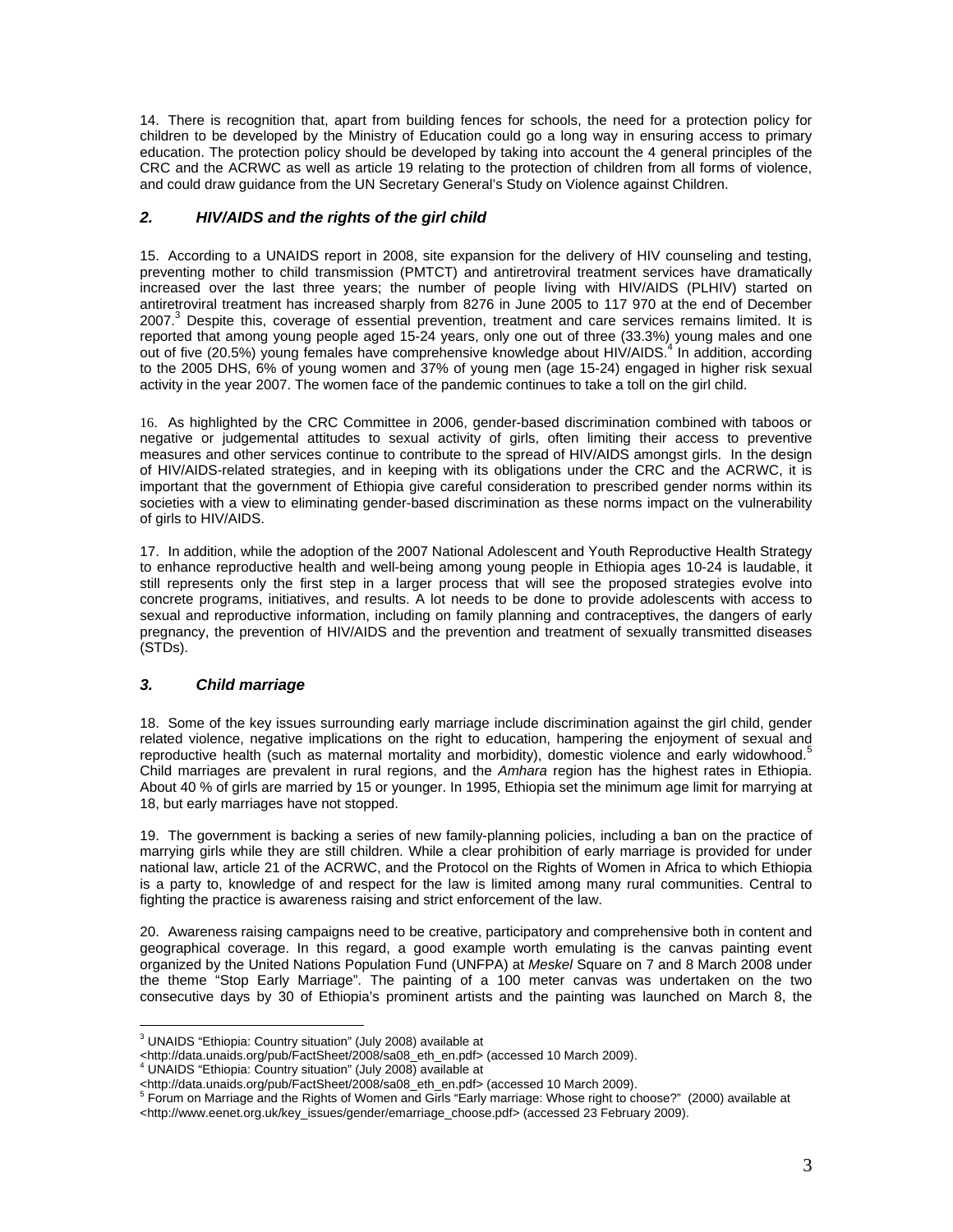International Women's Day. The canvas painting event was one major activity forming part of a national campaign entitled "Stop Early Marriage". This unique, participatory and big-impact canvas painting event was believed to be a key milestone in enhancing the understanding of the public, policy-makers and development stakeholders on early marriage. The need to look at this and similar activities as a process and not as an event is crucial in awareness raising.

## *4. Female genital mutilation (FGM)*

21. The practice of FGM is a serious health issue affecting women, helping to spread HIV/AIDS and responsible for high female mortality rates in Africa. A recent study (2006) published by the World Health Organization (WHO) has shown that women who have had FGM are significantly more likely to experience difficulties during childbirth and that their babies are more likely to die as a result of the practice.<sup>6</sup>

22. According to the 2007 UN Secretary General's report on violence against children, Ethiopia is still one of the countries with the highest rates of FGM in Africa. The 2005 Ethiopia Demographic Health Survey (DHS) shows that the rate of FGM declined only 6% from 80% in 2000 to 74% in 2005. Unfortunately, it is indicated that at this rate, the country will not see the elimination of FGM until 2080.<sup>7</sup>

23. A 2007 survey conducted by the Ethiopian National Committee on Traditional Practices (commonly referred to as EGLDAM - its name in Amharic) found that prevalence across the country had dropped from 61 % in 1997 to 46 %. However, rather on a sad note, while nine regions including *Tigray* and *Oromiya* as well as two city administrations namely the capital Addis Ababa and Dire Dawa, showed the highest improvement, it was reported that there was almost no decrease in Afar and Somali regions - the strongholds of infibulations.<sup>8</sup> This is indicative of the need to implement children's right at all levels of administration and region.

*24.* It is laudable that instead of trying to educate practitioners in order to make FGM it easier and safer, the Ethiopian government has outlawed the practice. However, in many cases, the enforcement of this prohibition seems to be a low priority for the government.

### *5. Potentially repressive new law on civil society organizations*

25. The Ethiopian government recognizes the role played by civil society organizations in the promotion and protection of children's and women's rights. The total budget of CSOs in Ethiopia is estimated at \$1.5 billion a year and this is a lot of money in a country in which the annual government budget is about \$4 billion a year.

26. The Proclamation for the Registration and Regulation of Charities and Societies was passed by the government-dominated 547-seat parliament with 327 members in favour and 79 against. The law establishes an oversight agency, rules and supervision for the establishment of trusts and endowments, societies and charities. Rules governing fund-raising, membership and governance are detailed. It also sets tough penalties and powers to investigate and oversee charities, and restricts activity in human and democratic rights, gender or ethnic equality, conflict resolution, the strengthening of judicial practices or law enforcement. Only Ethiopian charities or societies with no more than 10 % of their spending coming from "foreign sources" would be able to work in those areas."

27. The current legislation has the potential to limit CSOs that receive essential funds from abroad to a mere service delivery role through prohibitions from working on key areas including advancement of human and democratic rights, *gender equality*, conflict resolution and accountability of law enforcement agencies. For instance, the Ethiopian Women Lawyers' Association whose 99% of funding to provide legal aid to women and girls currently comes from abroad will have a difficulty meeting the requirements of the law.

 6 WHO "New study shows female genital mutilation exposes women and babies to significant risk at childbirth" available at

<sup>&</sup>lt;http://www.who.int/mediacentre/news/releases/2006/pr30/en/index.html> 7 U.N. Report: Ethiopia Still One of Highest for FGM (26 February 2009) available at

<sup>&</sup>lt;http://www.tadias.com/2009/02/26/un-report-ethiopia-still-one-of-highest-for-fgm/> (accessed 24 February 2009). <sup>8</sup> IRIN News "ETHIOPIA: More parents saying no to FGM" (11 September 2008) available at

<sup>&</sup>lt;http://www.irinnews.org/Report.aspx?ReportId=80290> (accessed 28 February 2009). 9

The law has been criticised by Human Rights Watch, Amnesty International, the development committee of the European Parliament, the civil society lobby group CIVICUS and the US government.<br><sup>10</sup> BBC "Ethiopian imposes aid agency curbs" (6 January 2009) available at

<sup>&</sup>lt;http://news.bbc.co.uk/1/hi/world/africa/7814145.stm> (accessed 02 March 2009).